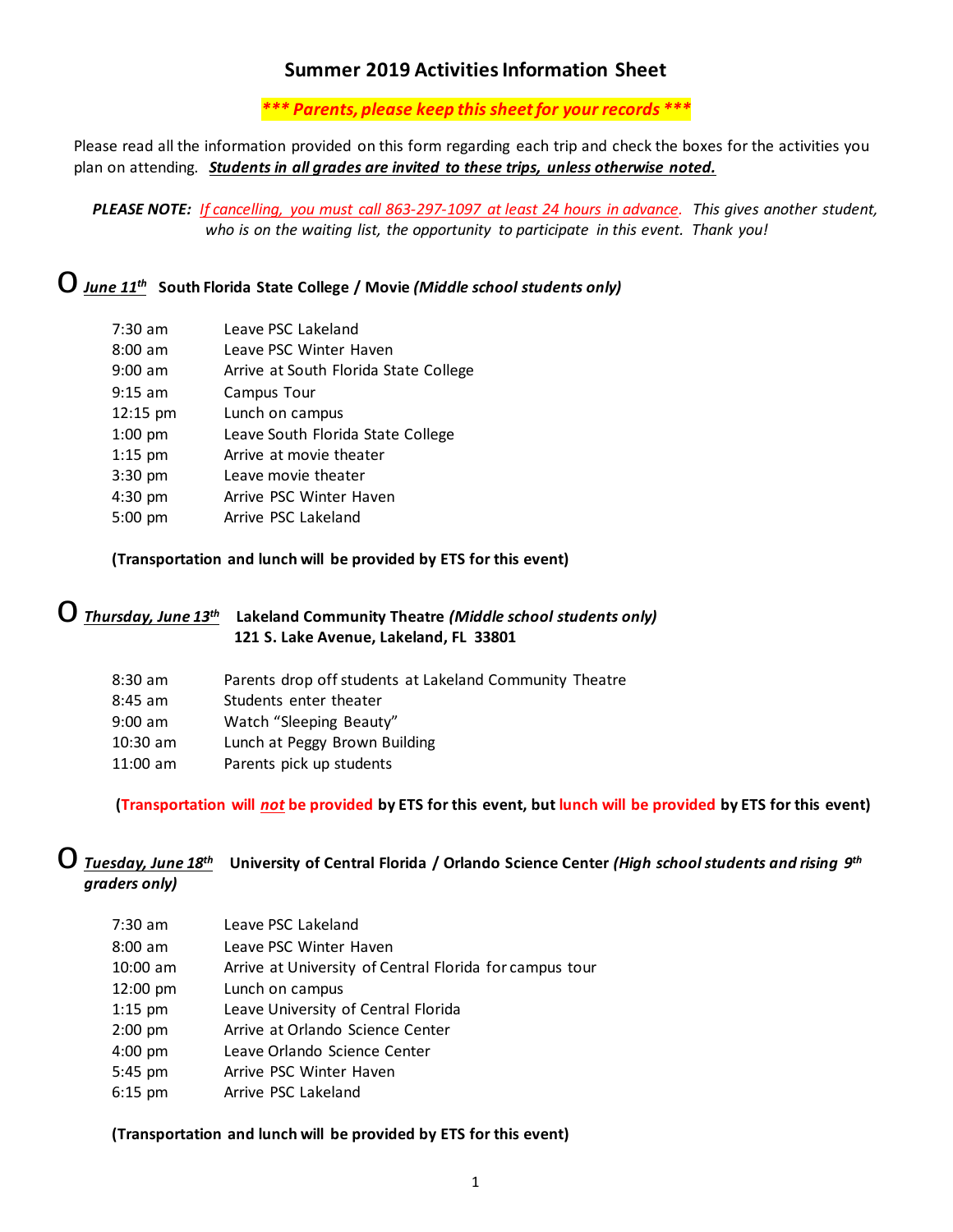## o *Wednesday, June 26th* **Ringling College of Design / Mote Marine Aquarium / Ringling Museum of Art (***High school students and rising 9th graders only)*

| $7:30$ am  | Leave PSC Winter Haven                     |
|------------|--------------------------------------------|
| $8:00$ am  | Leave PSC Lakeland                         |
| $9:30$ am  | Arrive at Ringling College and tour campus |
| $11:00$ am | Lunch on campus                            |
| $11:45$ am | Leave Ringling College                     |
| 12:00 pm   | Arrive at Mote Marine Aquarium             |
| $1:30$ pm  | Leave Mote Marine Aquarium                 |
| $2:00$ pm  | Arrive at Ringling Museum of Art           |
| $4:00$ pm  | Leave Ringling Museum of Art               |
| $5:30$ pm  | Arrive PSC Lakeland                        |
| $6:00$ pm  | Arrive PSC Winter Haven                    |

#### **(Transportation and lunch will be provided by ETS for this event)**

# o*Tuesday, July9th* **University of Florida / Santa Fe Zoo** *(High school students and rising 9th graders only)*

| $6:30$ am         | Leave PSC Winter Haven                         |
|-------------------|------------------------------------------------|
| $7:00 \text{ am}$ | Leave PSC Lakeland                             |
| $10:00$ am        | Arrive at Santa Fe Zoo                         |
| $11:30$ am        | Leave Santa Fe Zoo                             |
| 12:00 pm          | Arrive at University of Florida and have lunch |
| $1:00$ pm         | Campus Tour                                    |
| $2:30$ pm         | Leave University of Florida                    |
| 5:30 pm           | Arrive PSC Lakeland                            |
| $6:00 \text{ pm}$ | Arrive PSC Winter Haven                        |
|                   |                                                |

### **(Transportation and lunch will be provided by ETS for this event)**

# o*Thursday, July 11th* **Port of Tampa Harbor Tour / Florida Aquarium**

| $7:00 \text{ am}$ | Leave PSC Winter Haven                              |
|-------------------|-----------------------------------------------------|
| $7:30$ am         | Leave PSC Lakeland                                  |
| $9:00$ am         | Arrive at Port of Tampa for tour of harbor          |
| $10:30$ am        | Leave Port of Tampa                                 |
| $10:45$ am        | Arrive at Florida Aquarium                          |
| $11:00$ am        | Lunch at Café Ray (located at the Florida Aquarium) |
| 12:00 pm          | Self-guided tour of aquarium                        |
| $2:30$ pm         | Leave Florida Aquarium                              |
| $3:45$ pm         | Arrive PSC Lakeland                                 |
| $4:15$ pm         | Arrive PSC Winter Haven                             |

#### **(Transportation and lunch will be provided by ETS for this event)**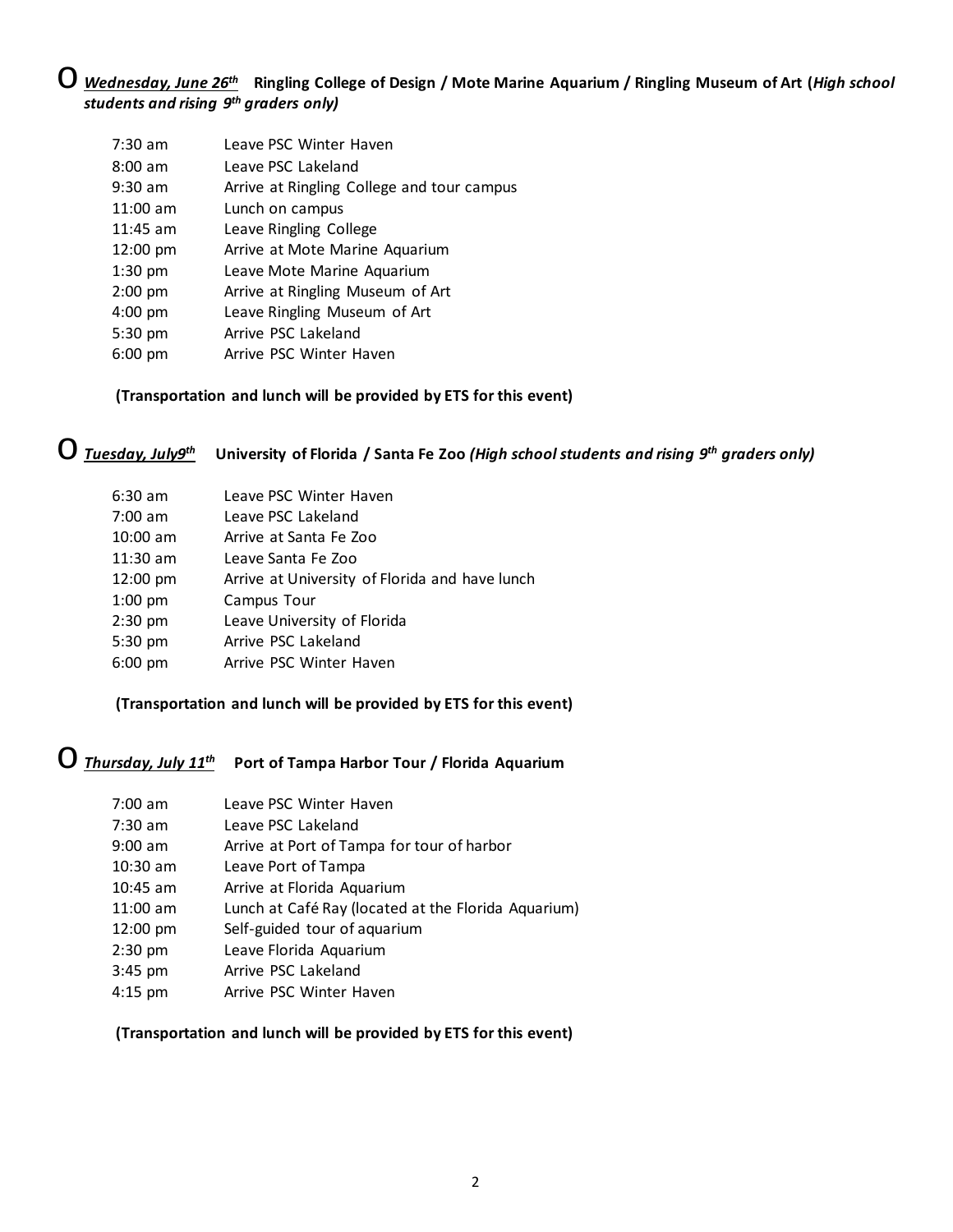# o *Wednesday, July 17th* **Florida Southern College / AMF Bowling** *(Middle school students only)*

| $9:00 \text{ am}$ | Leave PSC Winter Haven             |
|-------------------|------------------------------------|
| $9:30$ am         | Leave PSC Lakeland                 |
| $9:45$ am         | Arrive at Florida Southern College |
| $10:00$ am        | Campus tour                        |
| $11:30$ am        | Leave Florida Southern College     |
| $11:45$ am        | Arrive at Cici's Pizza for lunch   |
| 12:45 pm          | Leave Cici's Pizza                 |
| $1:00$ pm         | Arrive at AMF Lanes for bowling    |
| $2:30$ pm         | Leave AMF Lanes                    |
| $2:45$ pm         | Arrive PSC Lakeland                |
| $3:15$ pm         | Arrive PSC Winter Haven            |

### **(Transportation and lunch will be provided by ETS for this event)**

# o*Tuesday, July 23rd* **Florida Atlantic University / Butterfly World** *(High school students and rising 9th graders only)*

| 6:30 am    | Leave PSC Lakeland                    |
|------------|---------------------------------------|
| 7:00 am    | Leave PSC Winter Haven                |
| $10:30$ am | Arrive at Florida Atlantic University |
| 11:00 am   | Campus Tour and Lunch                 |
| $1:30$ pm  | Leave Florida Atlantic University     |
| $2:00$ pm  | Arrive at Butterfly World for tour    |
| $3:30$ pm  | Leave Butterfly World                 |
| 6:30 pm    | Arrive PSC Winter Haven               |
| 7:00 pm    | Arrive PSC Lakeland                   |
|            |                                       |

### **(Transportation and lunch will be provided by ETS for this event)**

# o*Tuesday, July 30th* **Warner University / HEART Village** *(Middle school students only)*

| $8:45$ am  | Leave PSC Lakeland               |
|------------|----------------------------------|
| $9:15$ am  | Leave PSC Winter Haven           |
| $10:00$ am | Arrive at HEART Village for tour |
| 12:30 pm   | Lunch                            |
| $1:00$ pm  | Campus tour                      |
| $3:30$ pm  | Leave Warner University          |
| $4:00$ pm  | Arrive PSC Winter Haven          |
| $4:30$ pm  | Arrive PSC Lakeland              |

#### **(Transportation and lunch will be provided by ETS for this event)**